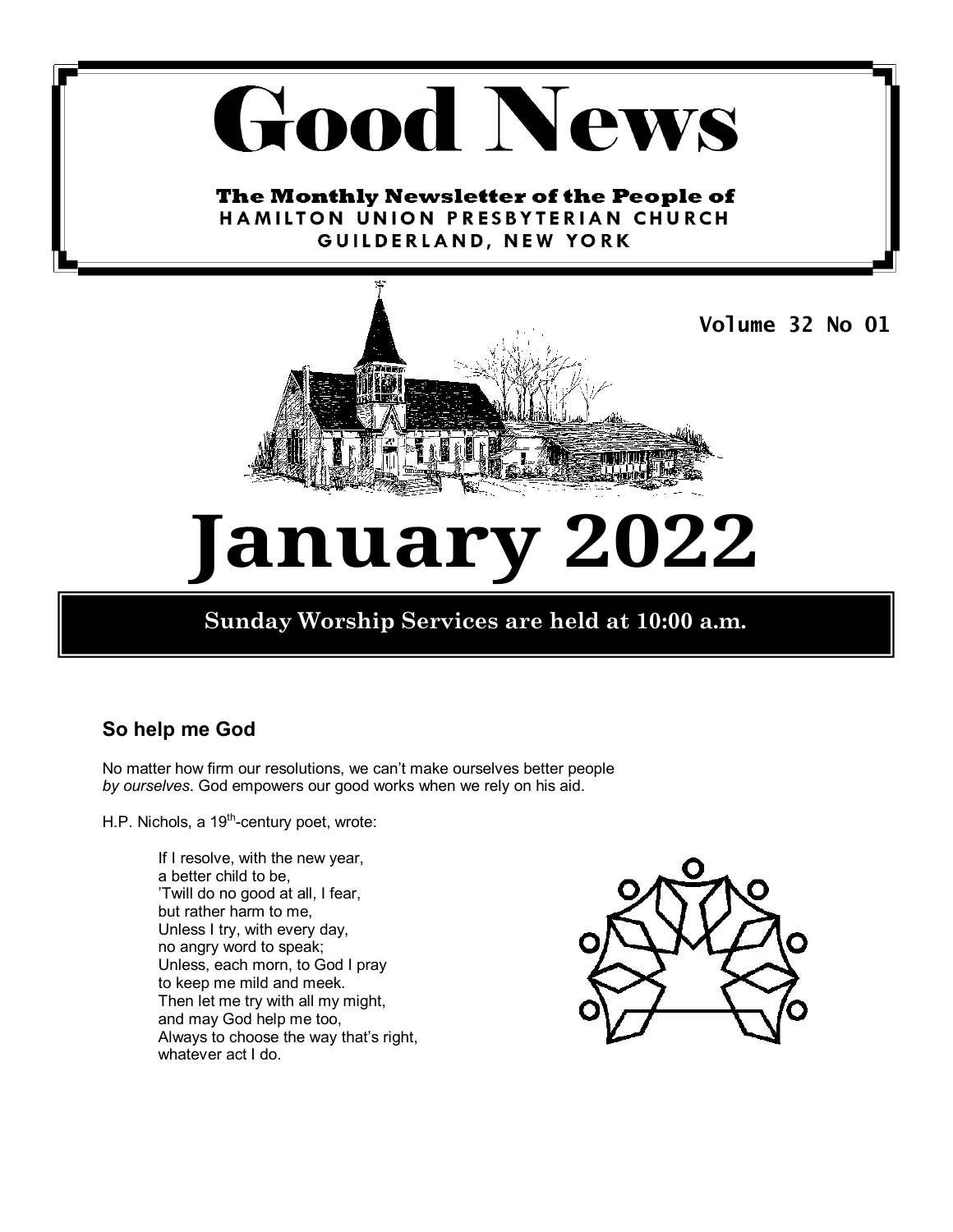*"This is the Lord's Table. Our Savior invites those who trust him to share the feast that he has prepared." ~The Invitation to the Lord's Table, Book of Common Worship*

Beloved in the Lord,

 By now you all probably realize just how much I love communion. It is, for me, the central act and gathering of our faith. To share in the Lord's Supper connects us, not just with our Triune God, but with one another, and with the world in which we live.

 One of my favorite parts of the communion liturgy is the Invitation to the Table. These are the words that remind us that everyone is welcome to partake in the Eucharist. There are no "in people," no winners, no chosen - there is just us, and we are all invited. We don't have to have a full understanding of communion to take it - in fact, I fully confess that there are parts of the communion meal that I don't fully understand - and that is okay! Part of it just plain mystery, and that is where our trust, our faith, really come into their own.

 But the invitation, while extended to everyone, has to also be shared with everyone, and that means we've got some inviting to do! We are called by Christ to "go into the world," not to show off, but to extend the invitation that others might come to know Jesus the way we do.

 I wonder - when is the last time you invited someone to come to church with you? Think about someone you see regularly: your mechanic, your hairdresser, a co-worker, even the person who lives next door! When is the last time you took the risk to ask them if they'd like to come along with you to worship one Sunday morning, or to a potluck dinner we are having, or to a service opportunity, or to…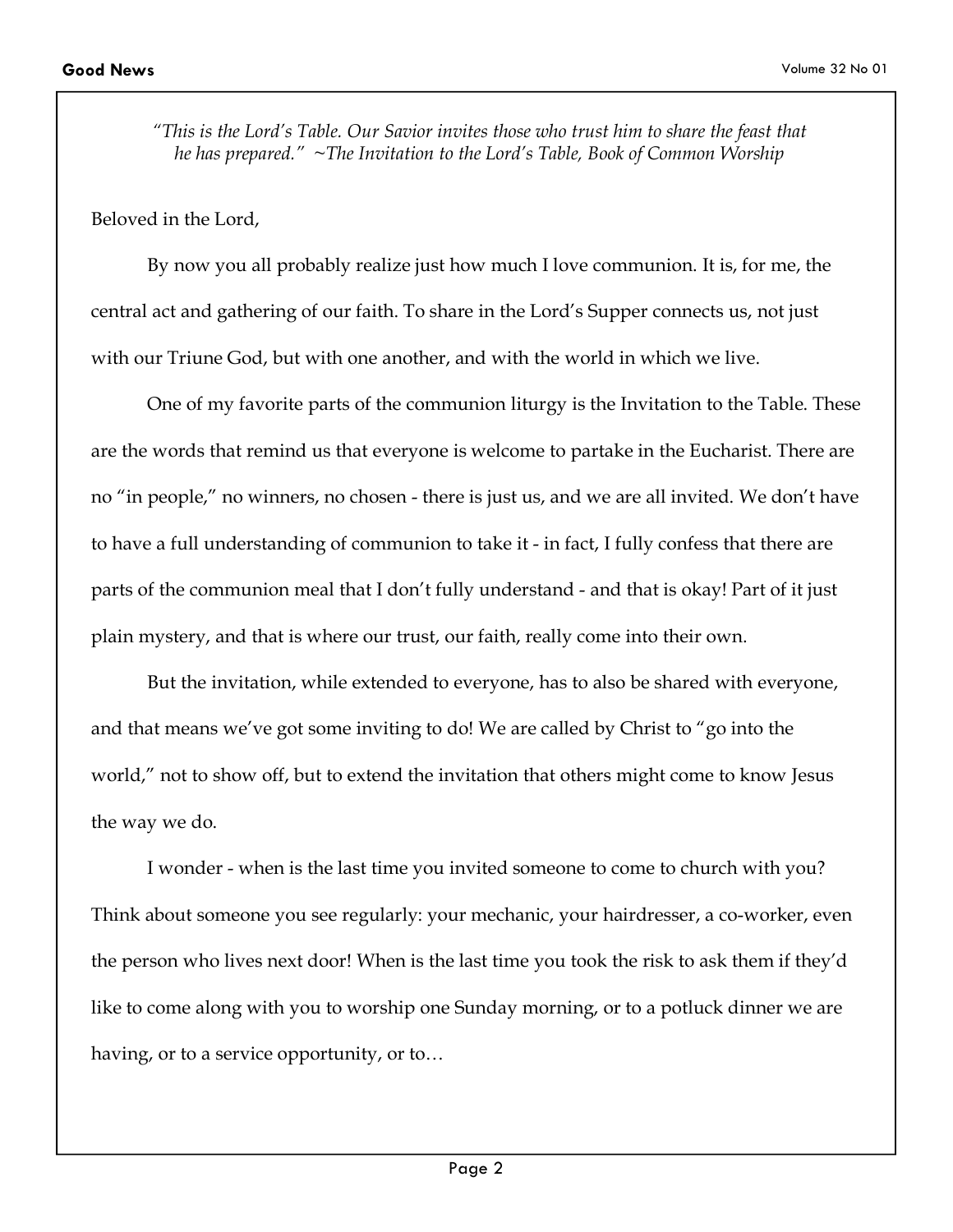But all too often, we don't. What keeps us from extending this invitation? Is it the fear of rejection? Is it wanting to keep this as "ours" and not let others in? Both of those hold no water, because, remember, the invitation is extended to us every single time. Jesus doesn't invite us to the table once and then give up on us when we don't come. He keeps inviting us, every morning, every day, hoping that we will join him in the feast of abundance.

 See, the table is big enough for all of us, and there is room and room and room. Tell your friends, your family, the stranger you meet on the street - you've been saving a spot next to you just for them! There is a home for them, right here in God's beloved community! In the feast,

~Pastor Kyle

#### Thank You HUPC Family

It has been a challenging time for everyone globally and especially in underserved communities and countries.

The Chituka Village Project was forced to suspend all the activities for the school children in Malawi, Africa. For almost two years now the children in chituka village have not been able to participate in afterschool activities or weekend sports activities. As a result, most children have dropped out of school. The girl child is the most affected by the high dropout rate.

Thanks to the generosity of HUPC, a check of \$3,000 has been donated to Banda Bola Sports Foundation as seed to restart programs for the children in chituka village.

Please, accept my sincere gratitude for this gift.

God speed. Keni Banda

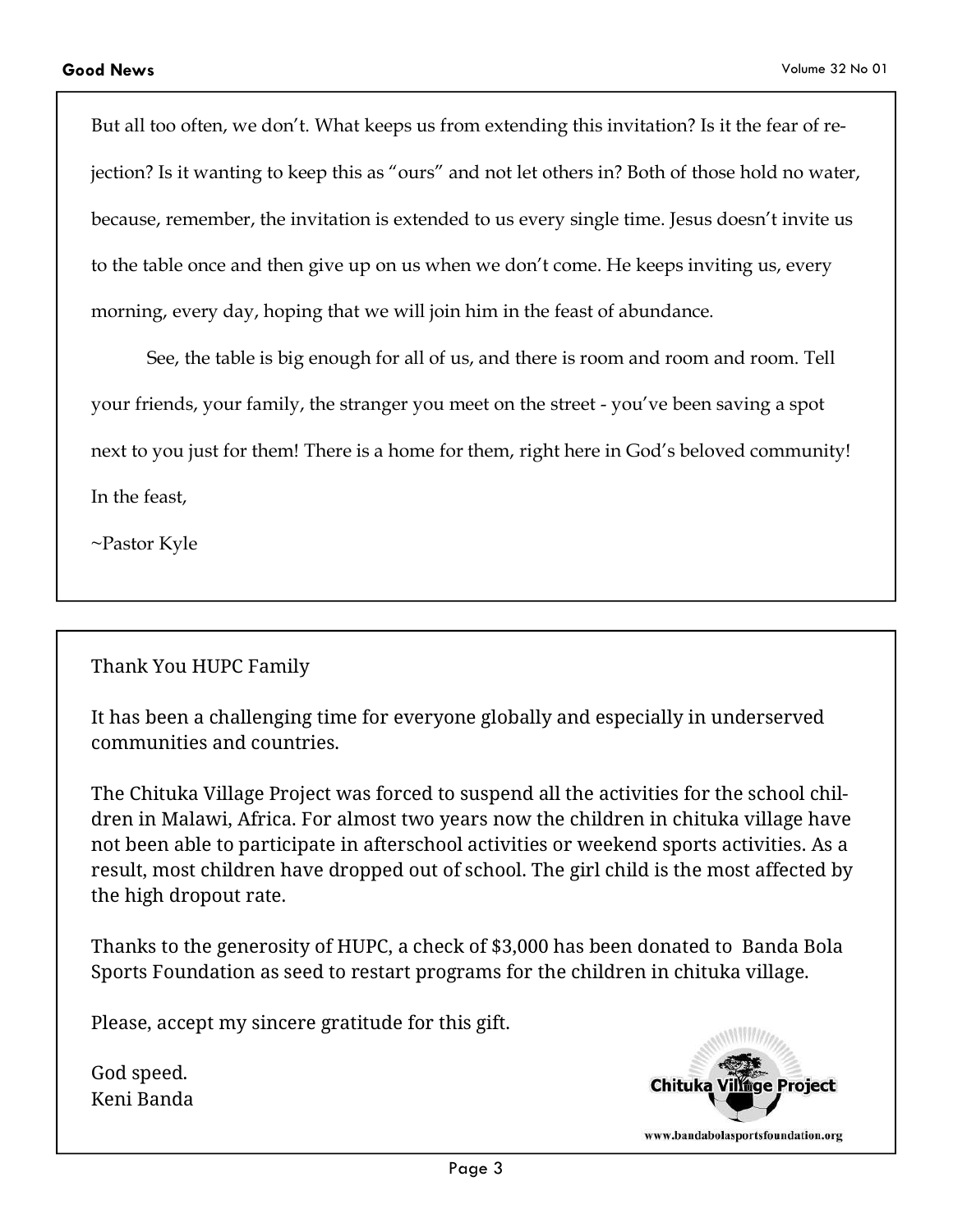# **LITURGISTS**

- Jan. 2 **Sue Ferris**
- Jan. 9 **Ann McKinney**
- Jan. 16 **George Hannett**

Jan. 23 **Cindy Schultz** 

Jan. 30 **Debbi Waggener** 

# **TECH TEAM**

| Jan $2$  | <b>Meredith and Jack</b><br><b>Eberz</b>             |
|----------|------------------------------------------------------|
| Jan 9    | <b>Kyle and Audrey Hall</b>                          |
| Jan $16$ | <b>Meredith and Jack</b><br><b>Eberz</b>             |
| Jan $23$ | <b>George Hannett and</b><br><b>Karen Williamson</b> |
| Jan $30$ | <b>Hugh Stevens and</b><br><b>Diane Irwin</b>        |
|          |                                                      |



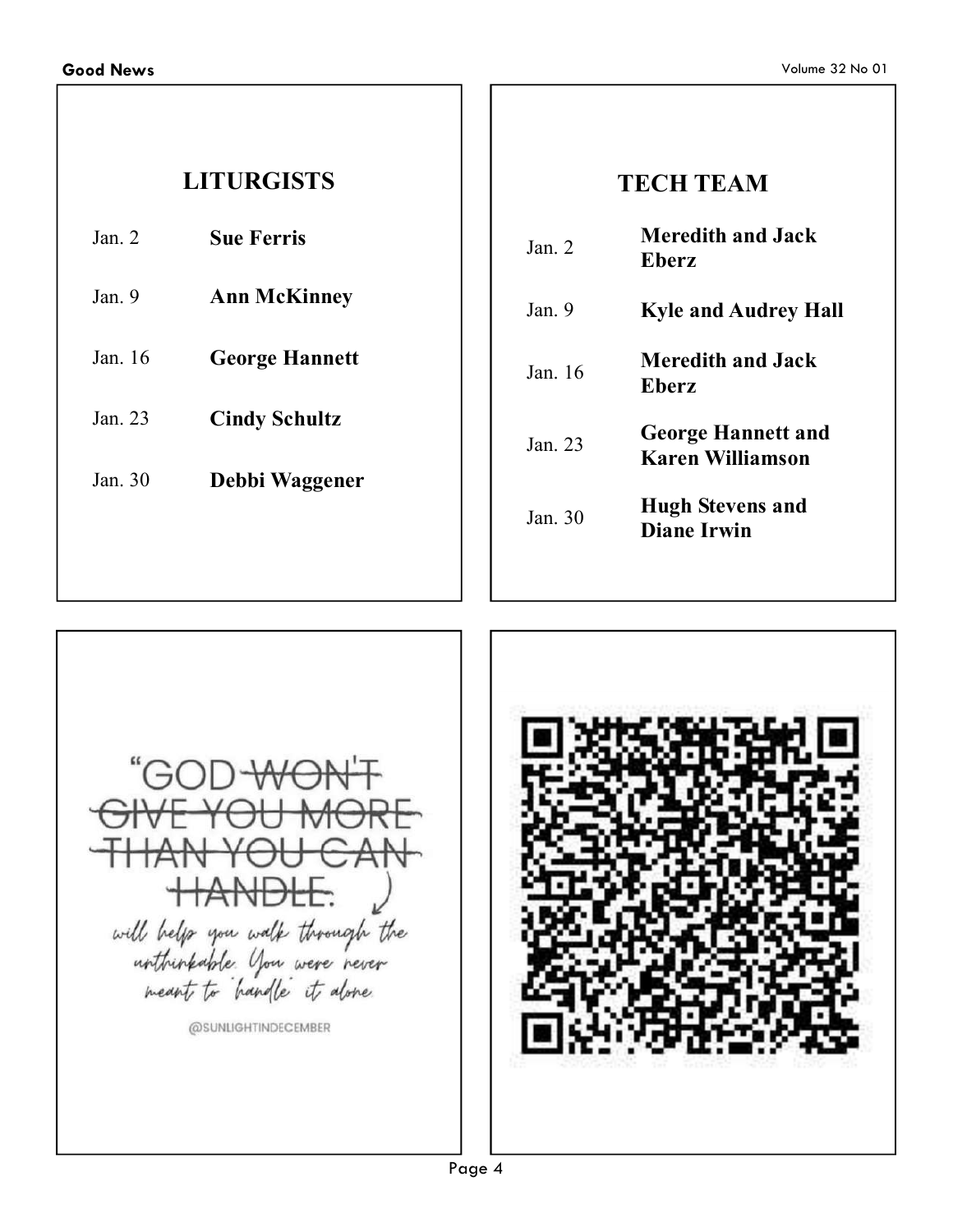### *Pastor Kyle's "Drop-in" Hours*

 Over the past several months, as I have been getting to know you, I have been finding myself being "out and about" more often. This is a good thing, as I don't think you want a pastor who stays secluded in the church office every single day, but rather being out in the community, connecting and building relationships.

 In consultation with the session, I am making a slight change to my "office hours." While I anticipate there will be some weeks I am in my study most days in a week, I am offering "drop-in" hours when I will definitely be "in" - Tuesdays from 10 am to 1 pm (of course, emergencies do arise!).

 However, this does not mean I am not available at other times. Quite the contrary! If you have a pastoral need, want to discuss something, or just need to talk - I am always available! The best way to get me is to schedule a time to meet. You can always reach me by email revkyle@hamiltonunionpresbyterianchurch.org or by phone - 585.210.8068 (call or text!).

If I do not answer, please leave a message and I'll get back to you as soon as I can.

Our hope in making my schedule more elastic and flexible is that I will be able to better attend to the needs to spring up - ministry is

90% preparing for the unexpected!

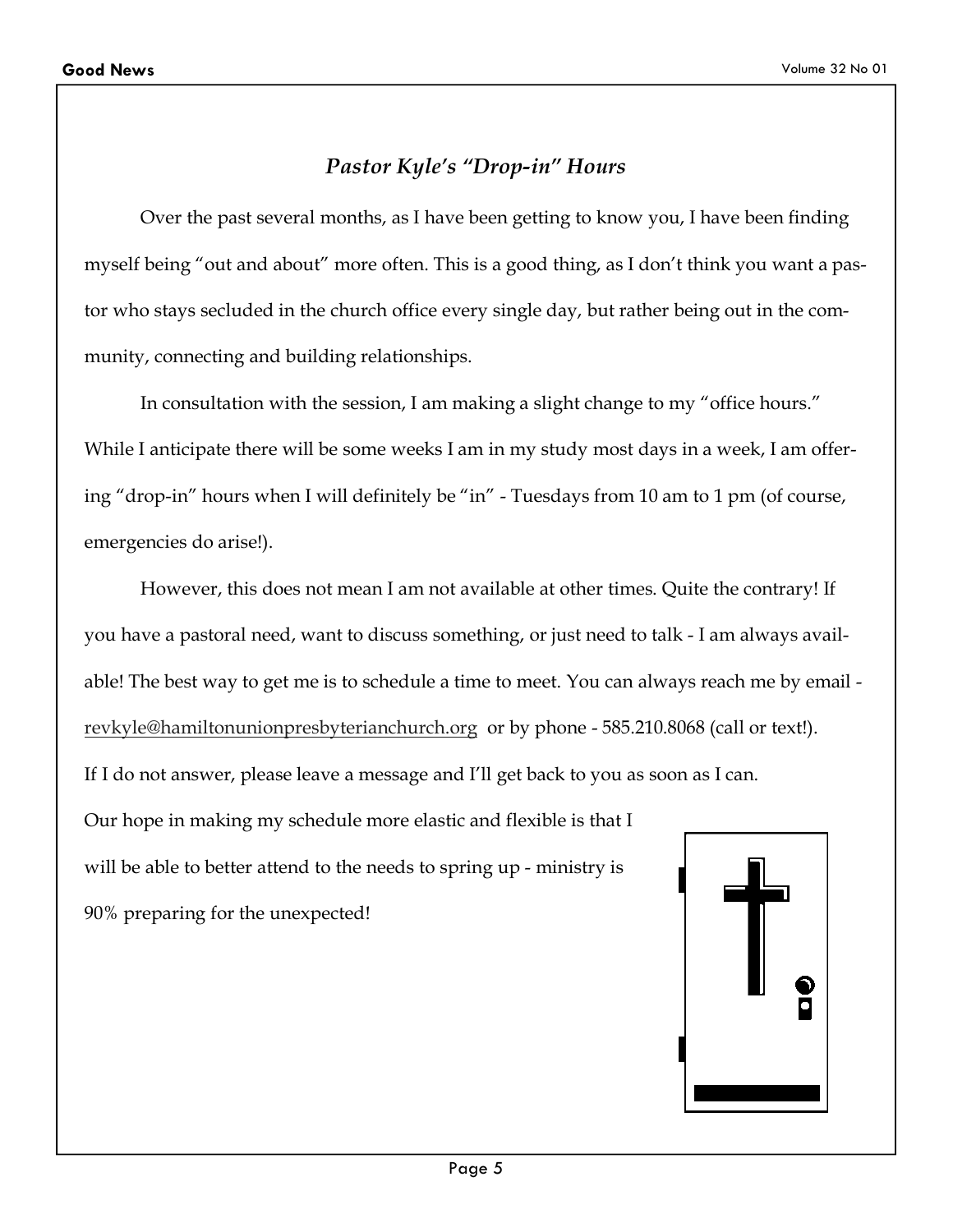People of God at HUPC,

Almost two months ago, the session got together for a time of dreaming, discerning, and considering how and who God is calling us to be. Over the course of our conversation and time together, we discerned that a redesigning of our current committee structure was needed in order to reflect our context as a smaller, aging congregation.

As a result, we are shrinking from ten committees down to eight. Our new structure is as follows:

Administration (which will include finance and stewardship) Personnel Property Mission Worship & Congregational Life Faith Development Membership and Engagement Communications and Outreach

Some of these committees will be the same as they have been (i.e. mission & property), while others have been merged to reflect the shared nature of their ministries (i.e. worship & congregational life).

This new structure will be implemented in January, and we look forward to more fully fleshing out how these teams will be active in the life of our church.

With that said, if you have been considering joining a team, now is the perfect time! We would love to have you use your talents and gifts for the building up of God's kingdom through the important work of these ministry teams.

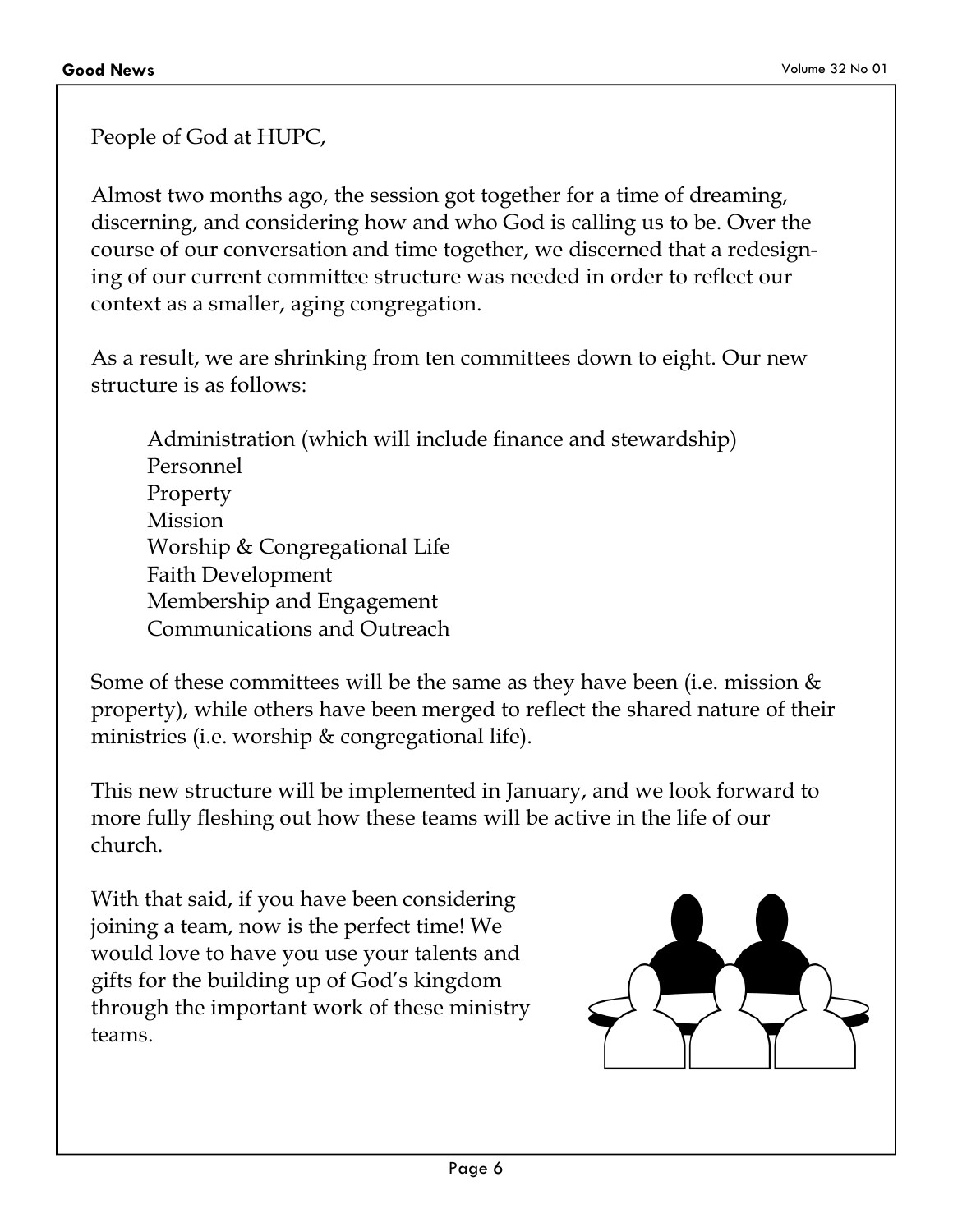#### **A Note from the Mission and Social Witness Ministry Team**

At the September Mission and Social Witness ministry team meeting, Nancy Messersmith introduced the Heifer International Organization as the mission of the month. When Betty Deitz suggested challenging the congregation to "fill the Ark" (\$5,000) in honor of her 80th birthday, this mission took on a life off its own. Betty's daughters, and others, jumped in and reached out to family and friends. With awe filled gratitude and wonder, the Ark was filled to overflowing by the middle of November and gifts continued to come in. As of this date— December 9th—approximately \$1,800 more has arrived. These gifts will be used for the Heifer projects for Women's empowerment (check the web site). Nancy has chosen "keeping girls in school". HUPC's commitment to mission outside our "home" continues to be vibrant and exciting. I'm looking forward to see what we will inspire us in 2022.

Betty, for M&SW

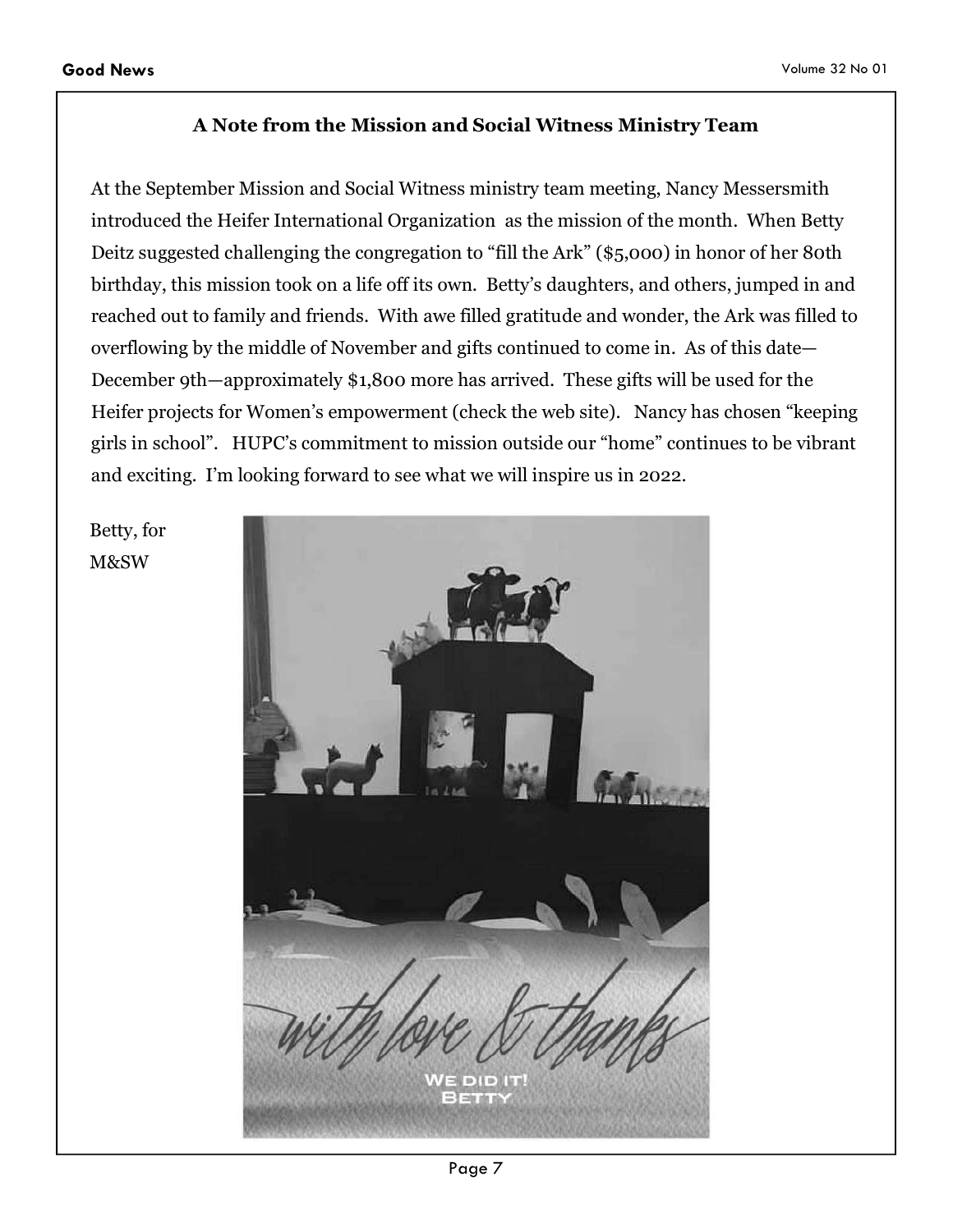### A Heads-Up from the Communications Ministry Team:

In recent months, Hamilton Union has expanded the ways we communicate with our church family and with our greater community. This has resulted in some confusion about how to publicize and schedule events, what information is needed, and who this information should go to.

To reduce confusion, the Communications team and the church office have developed a one-page form for church members and groups to use when publicizing their events and activities: the Event Planning Form. One side asks for specific information in a fill-in-the blanks format. The other side is general communications guidelines and information specific to each way (Facebook, email, newsletter, etc.) we communicate with our church family and the greater community. We're asking that you use this form for Sunday bulletin submissions, the Monday HUPC digest, church-wide email, the Good News monthly newsletter, our Facebook page and the church calendar.

We have designed this form as a reminder and checklist for the specific information we need for each publicity/communications request we receive. For many events, it may be all you need to fill out. For others, such as Good News newsletter articles, we ask that it accompany your article. We've tried to keep it short and to the point, and we hope you find it helpful.

A special note on deadlines: Deadlines for various communications vehicles are noted on the Events Planning Form. We ask that you pay attention to these and please plan ahead. We have found that listing events in established listings (the Sunday Bulletin Announcements and Good News monthly newsletter) is more effective in terms of your audience actually seeing your message. Individual emails can easily be overlooked or lost in the flood of email many people receive. And, since the website is updated from Sunday Bulletin Announcements, it also ensures your event gets on the website. Also, when requesting a Facebook post, please understand that these are also often scheduled in advance, to avoid overloading our Facebook friends with posts. Getting the word out well in advance also gives people an opportunity to plan ahead and participate in your event.

Please return completed forms to Kim Matthews, Administrative Assistant, in the Church Office via email hupc@hamiltonunionpresbyterianchurch.org or place hard copy in the designated box in the office. Questions? Contact Kim at 518-456-5410 or the email above.

For now, a paper version of the form will be available in the back of the church beginning in January. We also hope to develop an online version in the near future. Stay tuned for more information.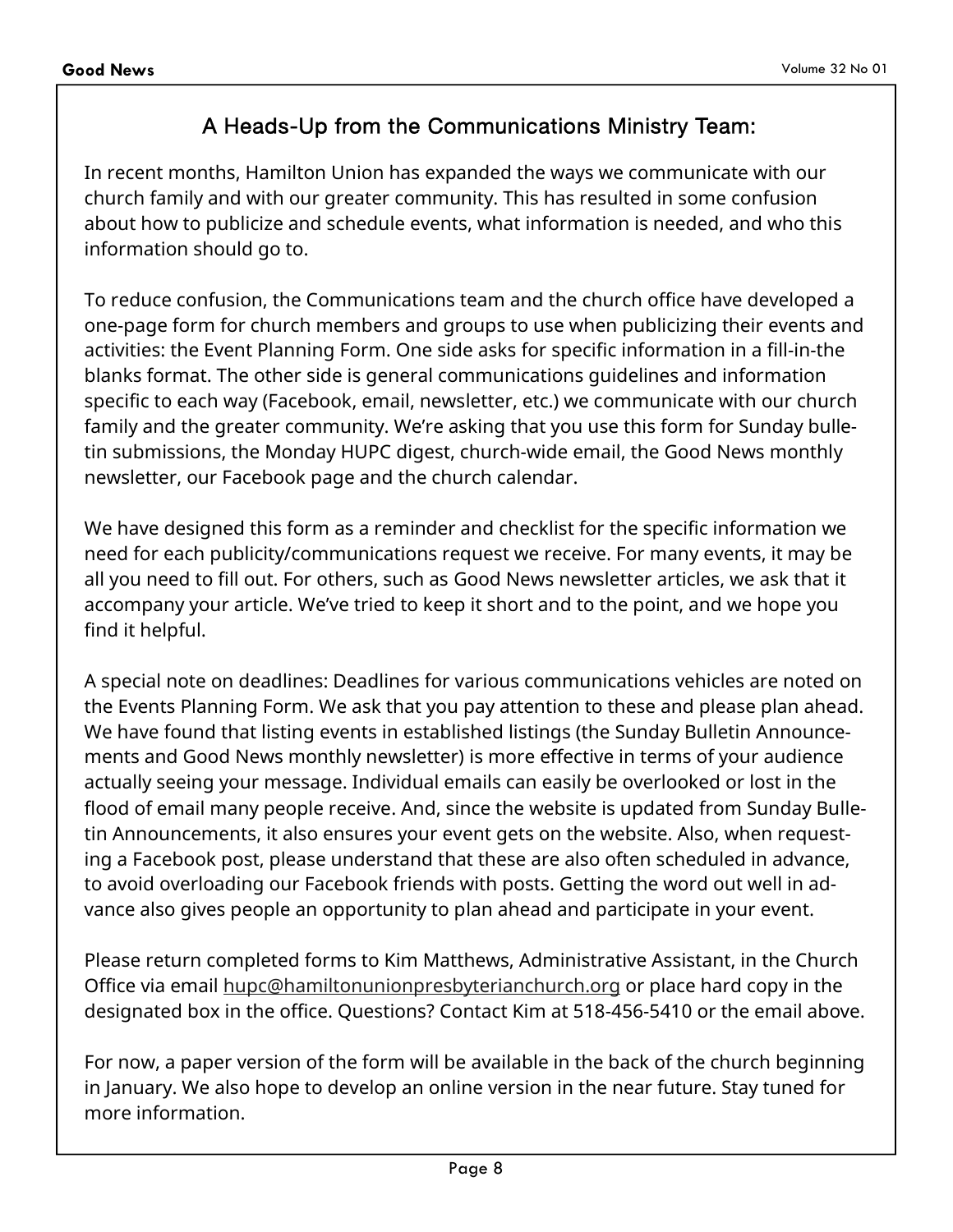#### From Keni Banda — Help Us Restart the After-School Program in Chituka Village

The Banda Bola Sports Foundation is working to restart its after-school mentoring and tutoring program at Malenga Mzoma Primary School in Chituka Village in Malawi. The program was suspended because of the pandemic, and the Banda-Bola Sports Foundation is looking to restart it in 2022.

The program provides after school snacks, meals and tutoring for the children. Sometimes it is the only meal of the day for children experiencing hunger at home.

About \$9,100 is needed to restart the program. Contributions (checks should be made payable to Banda Bola Sports Foundation, Inc.) can be mailed to:

Banda Bola Sports Foundation, Inc. P.O. Box 105 Guilderland, New York,USA 12084

Or donate online at this link: https://www.gofundme.com/f/postcorvid-restarting-chituka-village-project? utm\_source=customer&utm\_medium=copy\_link&utm\_campaign=p\_cf+share-flow-1

#### or https://bit.ly/3mgC9NE

Contributions to the Banda Bola Sports Foundation are tax-deductible. Hamilton Union is a long-time supporter.

For more information about the work of the Banda Bola Sports Foundation, go to www.bandabolasportsfoundation.org or their Facebook page at https://www.facebook.com/bandabolasports/ . Keni may be reached at kbanda@bandabolasportsfoundation.org .



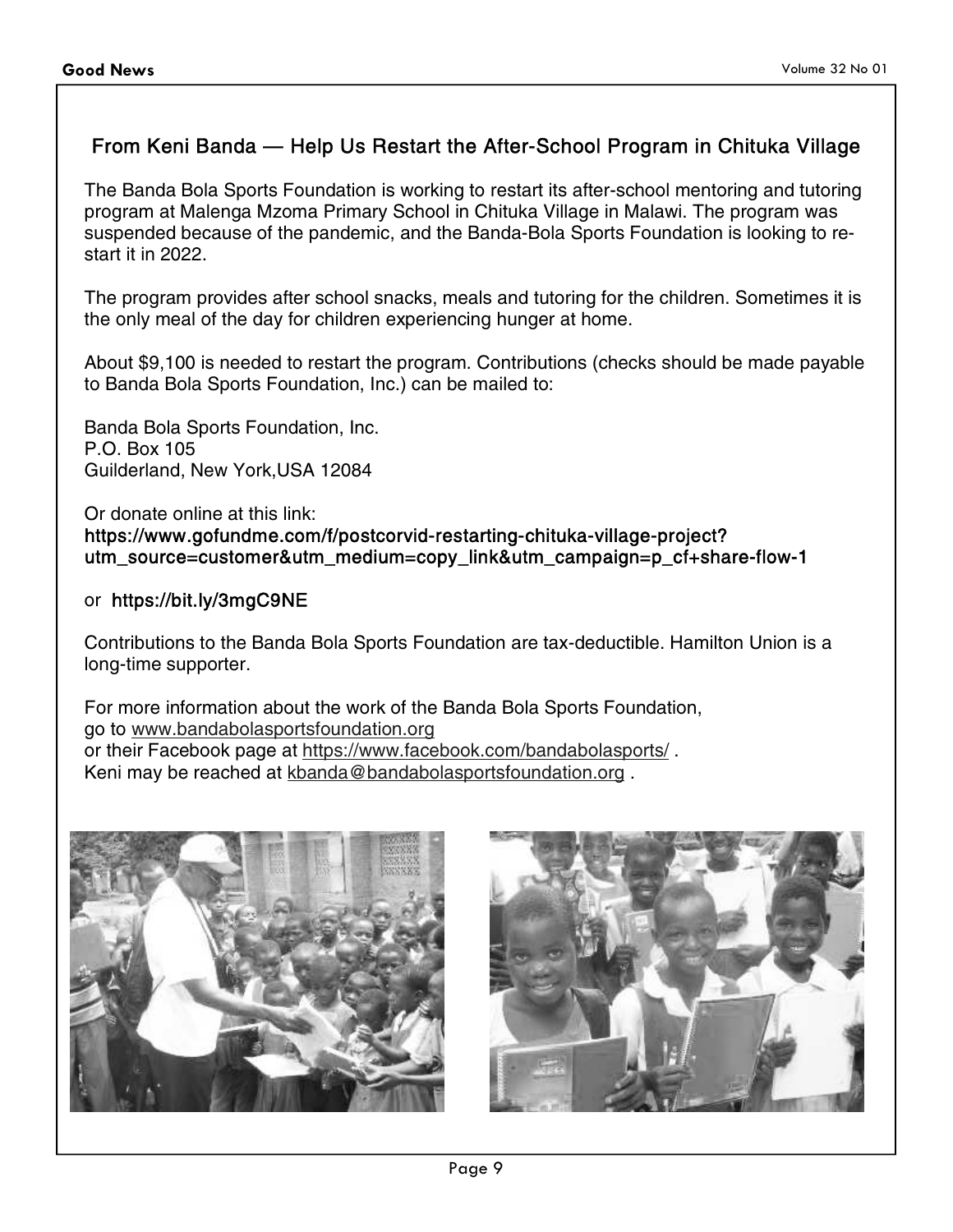From the Property Committee:

As many of you may know, Hamilton Union received a generous bequest from the estate of Randall and Mary Hallenback in 2020. The family requested that the funds be used for the Music and Property Ministries of the church.

The Property Committee, in consultation with Session, has been working to wisely use these funds in accordance with the wishes of the family. To date, we have:

- Purchased new Presbyterian hymnals for the Sanctuary, including large print and the organist version.
- Allocated monies from the bequest to the Music/Worship Ministry Fund to support future needs.
- Helped purchase the technology that allows us to stream worship services via Zoom.
- Replaced the storm windows in the Sanctuary.
- Repaired the Sanctuary bell tower, including related roofing work.
- Installed energy-efficient window treatments in the Education Building.

Currently, we are in the process of improving the Sanctuary lighting by installing brighter bulbs. We also plan to replace the sign in front of the church with one that has digital messaging capabilities; however, the Town of Guilderland has a temporary moratorium on new digital signs at this time.

We also know that we need to replace the existing concrete ramp that goes up to the Sanctuary entrance. Heavy equipment will be needed to do this, which could damage the parking lot. Especially in light of recent construction cost increases, we are currently considering how to best address this need.

Everyone is invited to a dedication and celebration of this generous gift after worship on Sunday, January 16. The Hallenbeck Family will be there; please join us!

In case you missed it, Pastor Kyle was featured in a lovely article in the Altamont Enterprise. Be sure to check it out.

https://altamontenterprise.com/12162021/pastor-delhagen-poet-pulpit? fbclid=IwAR3\_TLo9CAXqPKJiGPfwjiSf3lwtBAjw5Ic24mawQFOxxQZImFtUKqeY3fY

OR https://bit.ly/3p3XpYA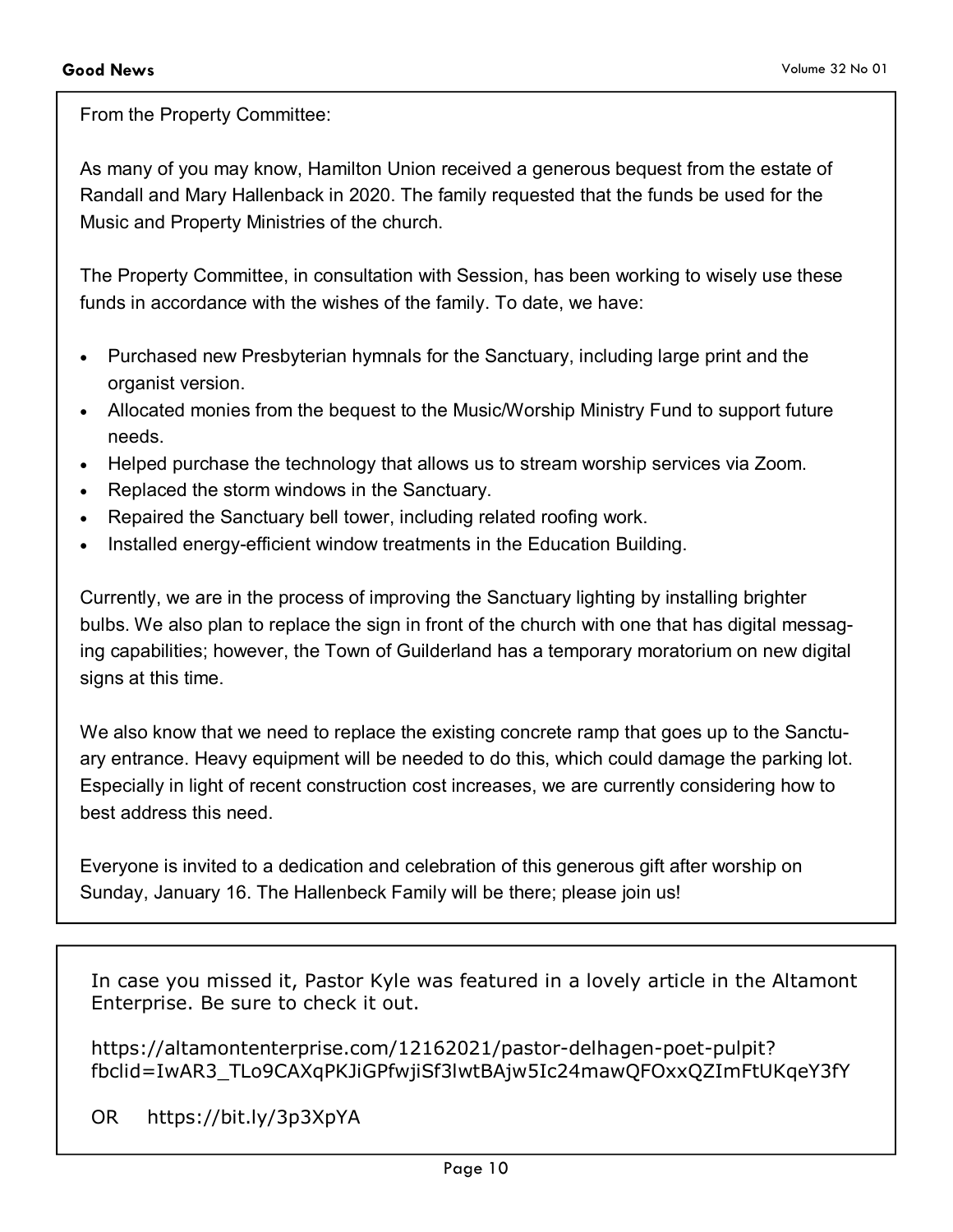# **December 2021 Session Update**

At our December meeting, Session approved the following actions:

- ❖ Elena Delhagen's petition to come under care of Albany Presbytery as an Inquirer.
- ❖ Request by Wayne Goodnow for a Letter of Membership Transfer to Life Tree Presbyterian Church, Crystal River, FL
- ❖ Change the composition of the Session from nine to **seven** elders.
- ❖ **Annual Congregational/Corporation meeting for January 30, 2022** at which time election/installation/ordination of newly elected officers will take place.
- ❖ Gratefully received reports form the current committees. Restructuring of committees continues – more news forthcoming in future newsletters as well. Members interested in becoming more involved in the life and community of Hamilton Union through committee participation, please contact any of the committee liaisons.



# Newsletter Deadlines 2022

The newsletter deadline will continue to be the second Thursday of the month, as has been the custom for many years now. Mark these dates on your calendar:

> **January 13 February 10 March 10 April 14 May 12 June 9**

**July 14 August 11 September 8 October 13 November 10 December 8** 



All submissions should be sent to goodnewshupc@gmail.com or left in the newsletter mailbox in the church office.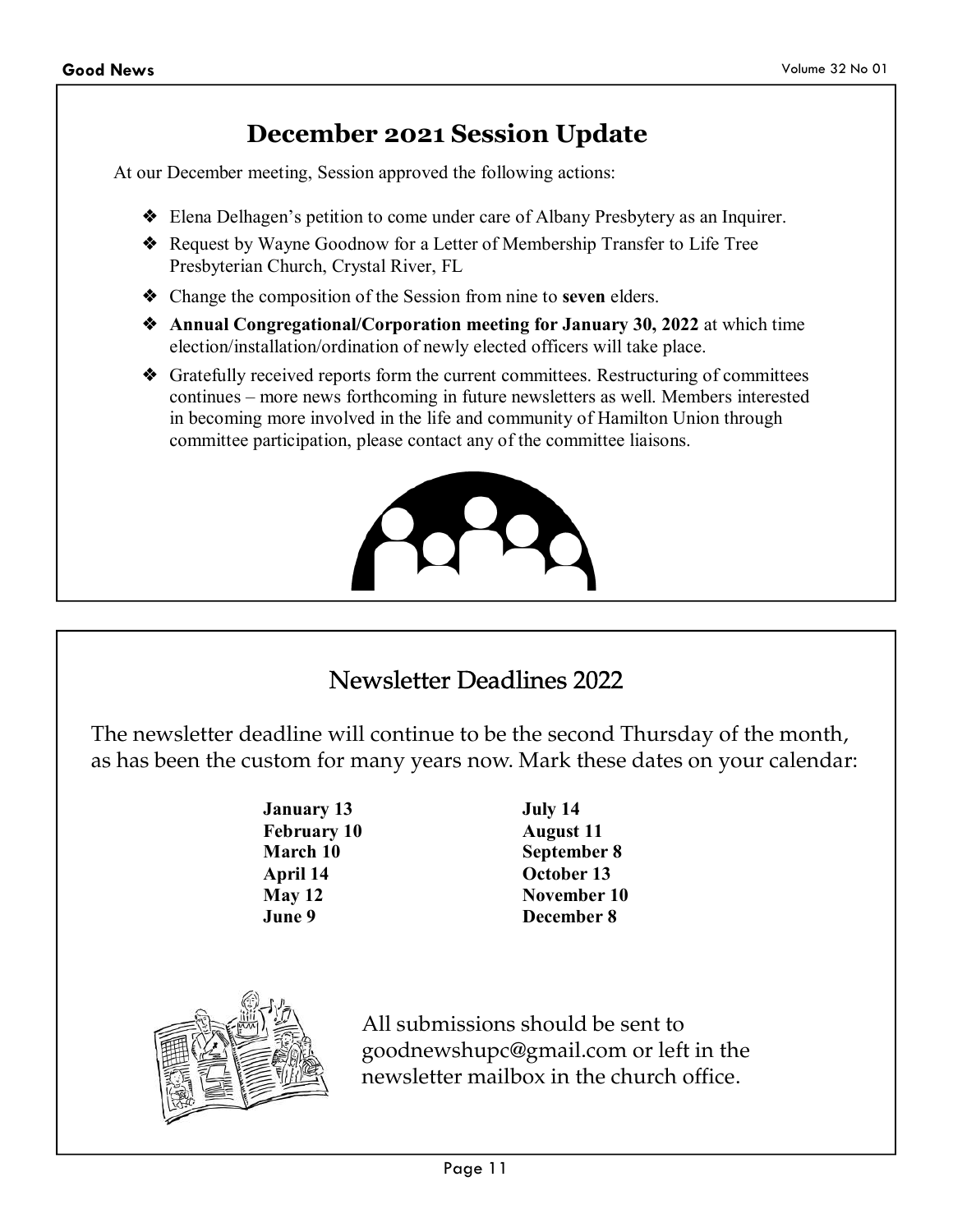# **Volunteer Opportunity**

The Mission Team announces the next volunteer opportunities at the Regional Food Bank to sort donated food:

Thu January 27, 2022 5 to 6:30 PM Thu February 24, 2022 5 to 6:30 PM Thu March 24, 2022 5 to 6:30 PM



We will have up to 9 slots available, first come, first served. NO sandals or open toe shoes! We are working in a warehouse.

A good opportunity to serve the community, and the work is not difficult. If you are interested, please contact Wayne Gannett to sign up at jgannett@nycap.rr.com.

So, how is the US doing with food insecurity in the Fall of 2021? An Associated Press review of bulk distribution numbers provided by Feeding America from hundreds of food banks across the country revealed a downward trend in the amount of food handed out nationwide, starting in the spring as the COVID-19 vaccine rollout took hold and closed sectors of the economy began to reopen.

It's come down, but it's still elevated," said Katie Fitzgerald, COO of Feeding America, a nonprofit organization that coordinates the efforts of more than 200 food banks across the country (including the Regional Food Bank in Albany). She warned that despite the recent decreases, the amount of food being distributed by Feeding America's partner food banks remained more than 55% above pre-pandemic levels. "We're worried (food insecurity) could increase all over again if too many shoes drop," she said.

A pastor giving a children's sermon on vestments asked: "Why do think I wear this collar" One kid chimes up and says: "Because it kills ticks and fleas up to 30 days?"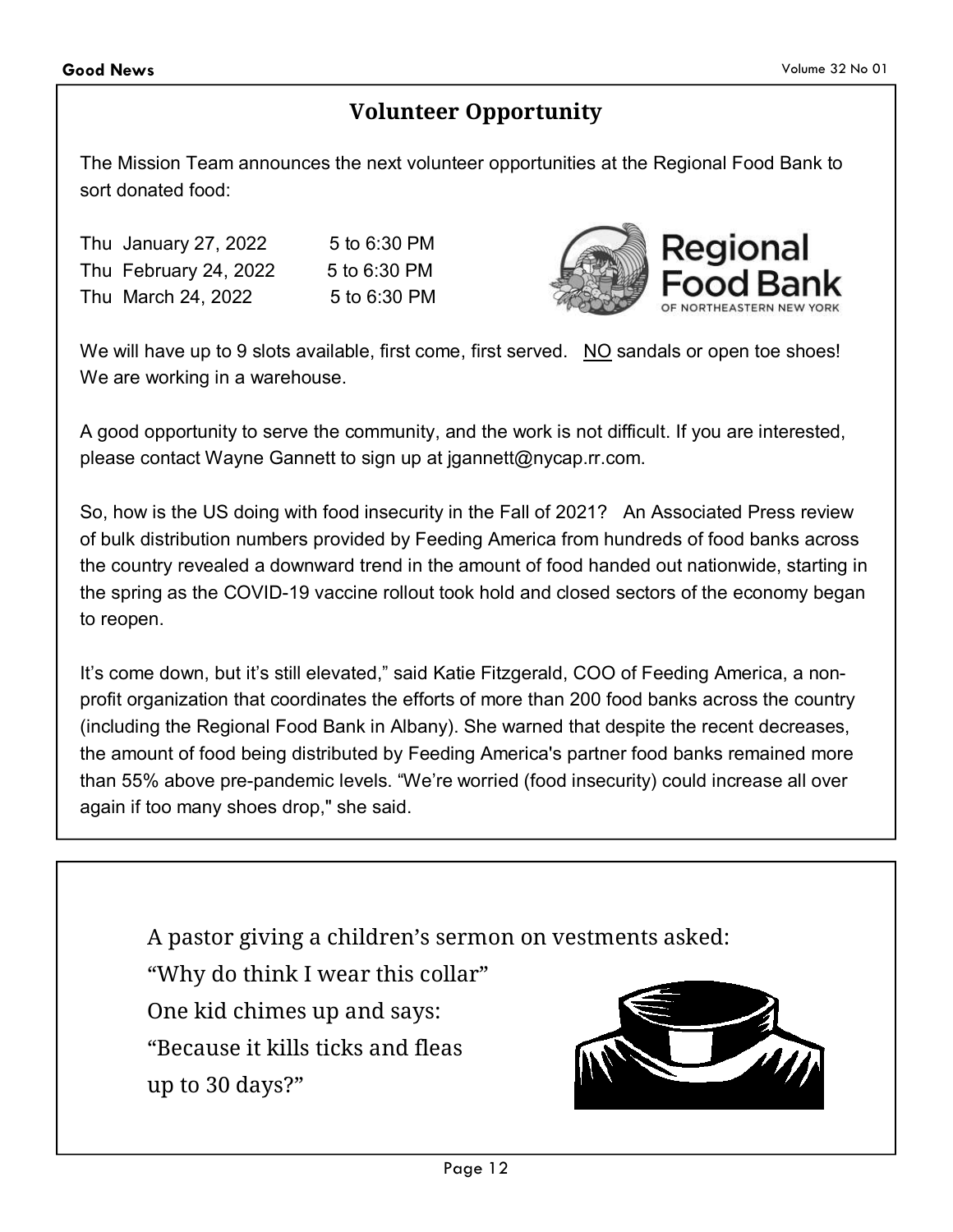

*Happy Birthday to Happy Anniversary to* 

**Jan 1 Michael Masley-Hannett Jan 13 Gwyn & Bill Ramage Jan 2 Doris Donley (97 yrs young) Jan 30 Laura & Steve Smith** 

- **Jan 11 Pastor Janice**
- **Jan 16 Lynn Hasselbarth Horan**
- **Jan 19 Sherry Putney**
- **Jan 23 Chris Hannett**
- **Jan 24 Joy Harding**
- **Jan 31 Jumah Delhagen**

If you would like your birthday, anniversary, or some other special occasion printed in the "Good News", please notify Ann McKinney at (518) 488-7195 or email me at: ANNANDPETERMCKINNEY@GMAIL.COM

If you see that an incorrect date is in the "Good News", please let me know. Thanks! *Ann McKinney*

# **Upper Room**

Would like easy access to the "Upper Room" devotional guide? There are three ways for this to happen:

- 1. You may take a hard copy of the "Upper Room" from the church office.
- 2. You may use the following link to receive the "Upper Room" online: *https://www.upperroom.org/standingorderchurches*
- 3. You may call **1-615-212-2013** *to* hear the daily Bible reading, the message (written by people around the world), the Daily Prayer, and the Thought for the Day at no charge from "Upper Room."

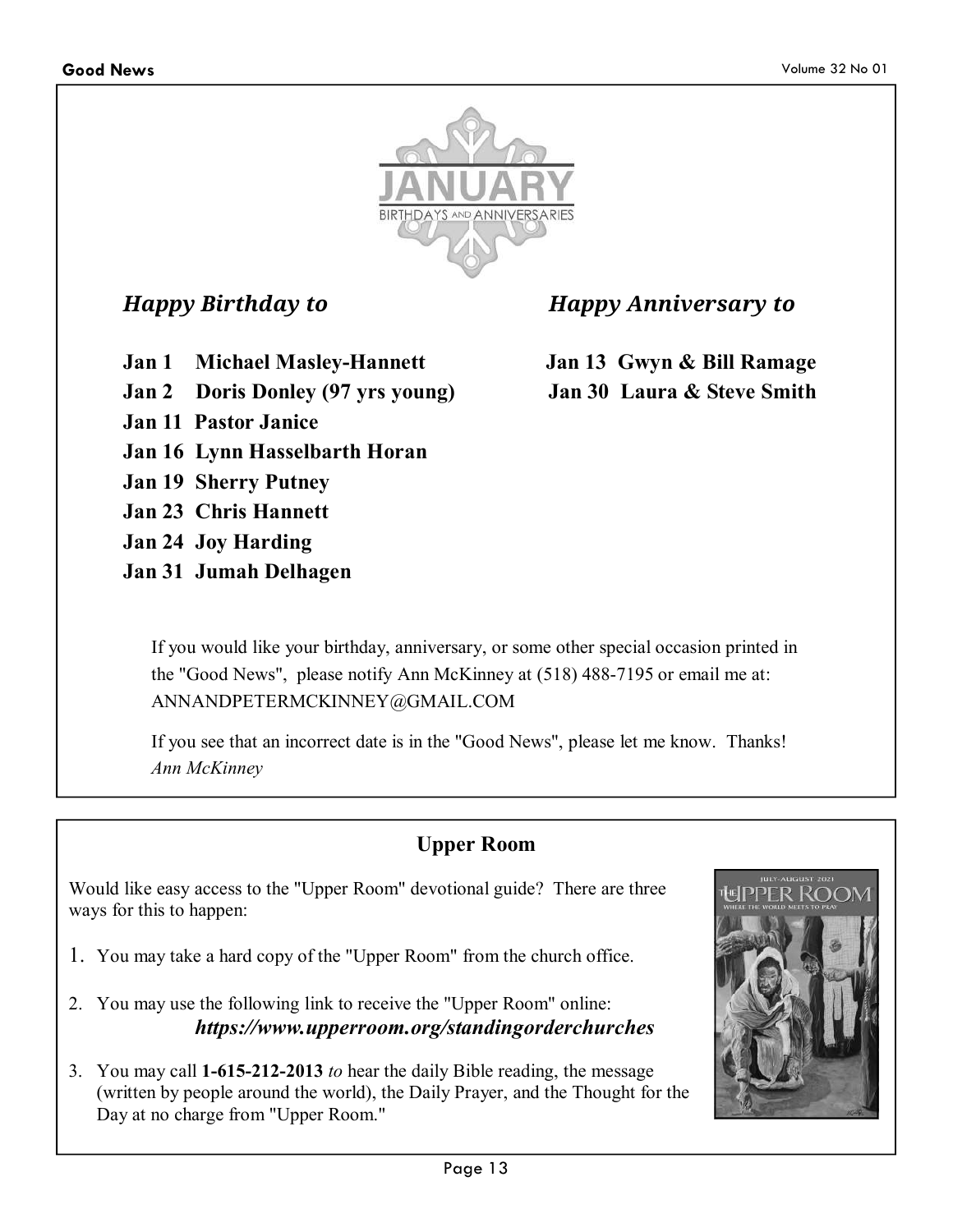# **Presbyterian Women - News – All Women are Welcome**

All women are invited to participate in any *Presbyterian Women's* activity at any time. There is no need to make a commitment to join the organization. For questions about *Presbyterian Women,* contact Charlotte Hasselbarth at 518-356-0637 or chasselbarth@hotmail.com. We meet in the lounge. Bring bag lunch. Beverage and dessert will be provided. The Bible Study we're working on is *Into the Light, Finding Hope Through Lament.* Extra study books are available.

Our Jan. Circle Meeting is Tues, Jan 25 from 10:30 am –12:30 pm. We will discuss Lesson 4, *Lamenting Death* and Lesson 5, *Lamenting Life,* 



# **Thank You From Cornerstone Campus Ministry**

 Thank you for hosting a Bake Sale to help us raise money for our Service Trip in January. With COVID precautions, we anticipated that we would only be able to raise a fraction of our usual bake sale income, but with your help we raised a total of \$2728 plus a few promised donations. This amount that exceeds the amount we raised at our last fall bake sale in 2019. Our hearts are full! The evening after the Bake Sale we gathered around a really big table for our annual Thanksgiving Dinner and Worship, and we counted our blessings. Having so many congregations that support us is on the top of our gratitude list. Hamilton Union Presbyterian Church raised \$375 +.

With a record number of students, 24 students and 3 leaders are planning to attend our January Service Trip. Every penny of the funds raised will be used!

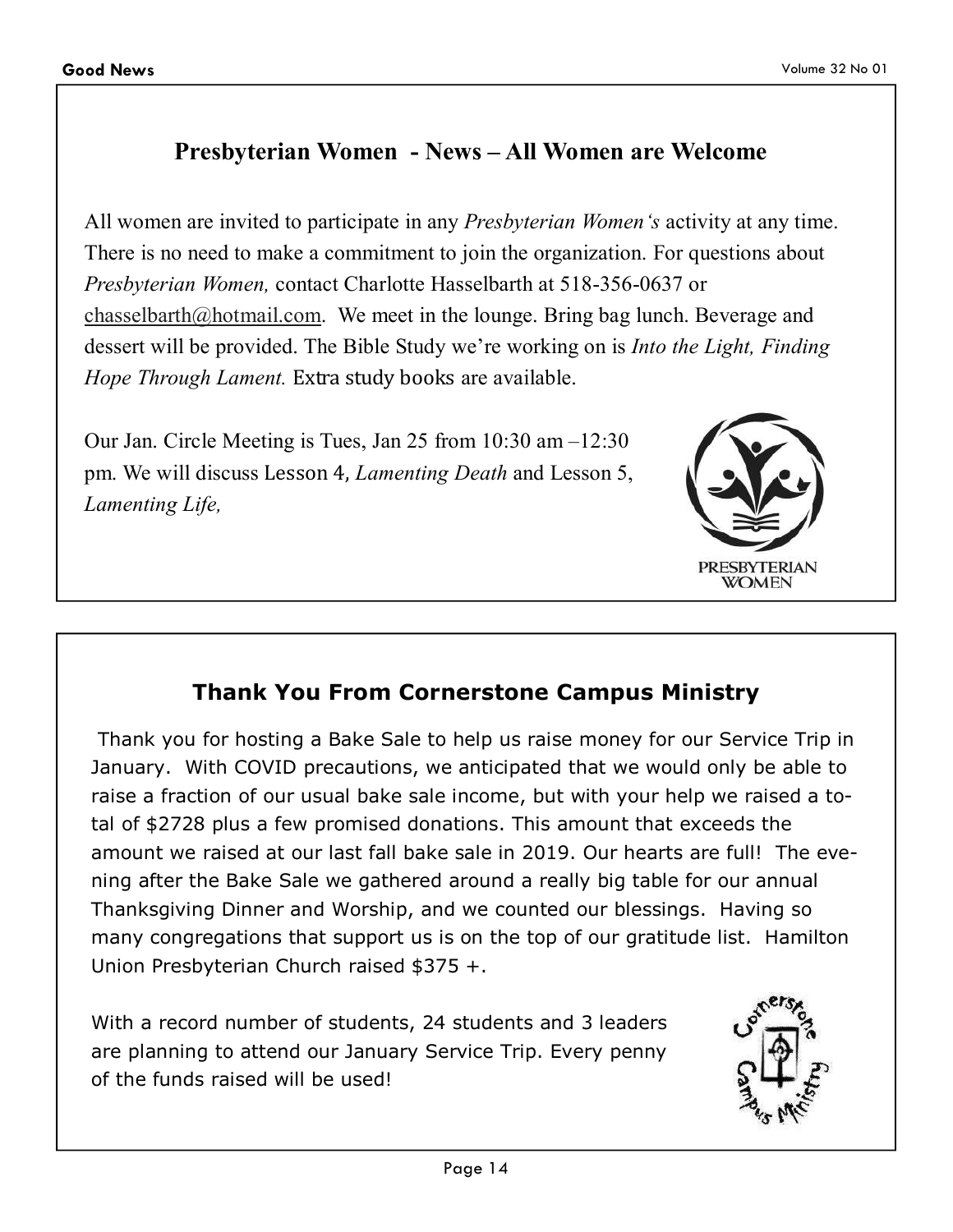**Financial Support Needed - Campus Ministry Service Trip to Southern Louisiana "Bringing Students Together on Campus to Make a Difference in the World"** 



Want to assist people in Southeastern Louisiana who have been impacted by Hurricane Ida?

You can help us help others during Winter Break, Jan 2-8, 2022. "Adopt a student" for \$200 - or make a donation of any amount to help offset the cost of their trip!

For More information contact: Rev. Sandy J. Damhof **Campus Minister** 518.495.0029 email: sdamhof@albany.edu

Make checks payable to: **Protestant Campus Ministry** Send to: **Protestant Campus Ministry** Interfaith Center-UAlbany, CC346 **1400 Washington Avenue Albany, NY 12222** 

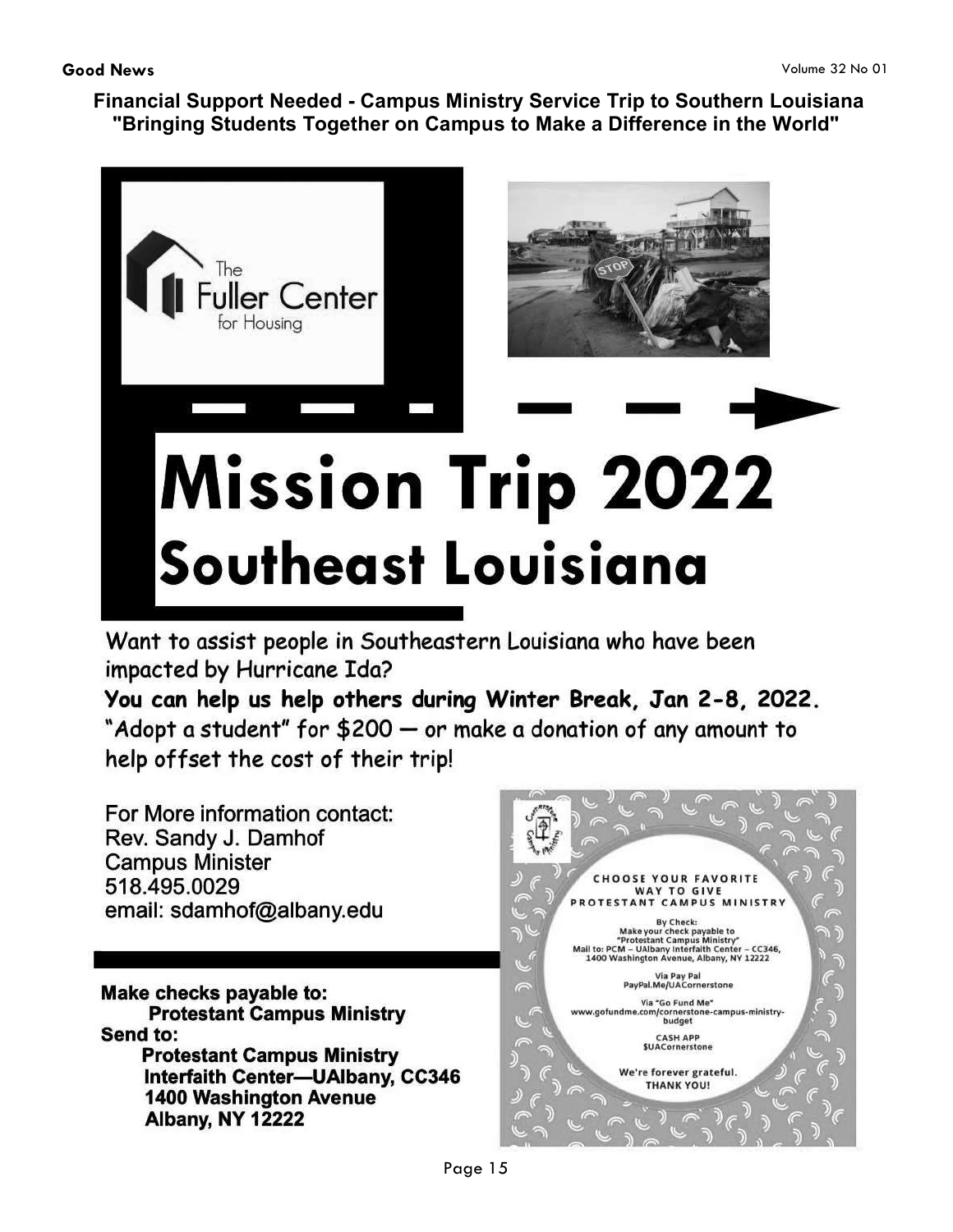#### *Tea for the Soul to Go Project* **is Retired**

Presbyterian Women has supported the *Tea for the Soul to Go Project* since Spring 2020. It is a project of Albany Medical Center's Pastoral Care Dept., where snack bags were given to staff on the Nursing Units who are overworked and often unable to leave the unit for a break due to the pandemic. We asked our church family to decorate brown or white paper lunch bags and write a short personal note thanking staff for their efforts and sign it with the phrase "From a friend at Hamilton Union Presbyterian Church." The bags were sent to the hospital and then filled with snacks for the staff. Many people included a financial donation to pay for the snacks that the Pastoral Care Dept. purchased.

We have decided that this project has run its course and are no longer doing it.

We're greatly appreciated the time and generosity of our Church Family.

Thank You From Presbyterian Women



# **"Life's most persistent and urgent question is, What are you doing for others?"**

Martin Luther King, Jr.

**Keeping Hamilton Union's Inside Environment Neat** 

#### **Help Yourself Table and Labeling Items Left for Others**

In an effort to de-clutter the church, several unneeded items have been placed on a table in the Fellowship Hall. Please help yourself.



Also, if you leave something at the for a member of our church family or a Ministry Team, please label it and let the appropriate person that it is there for them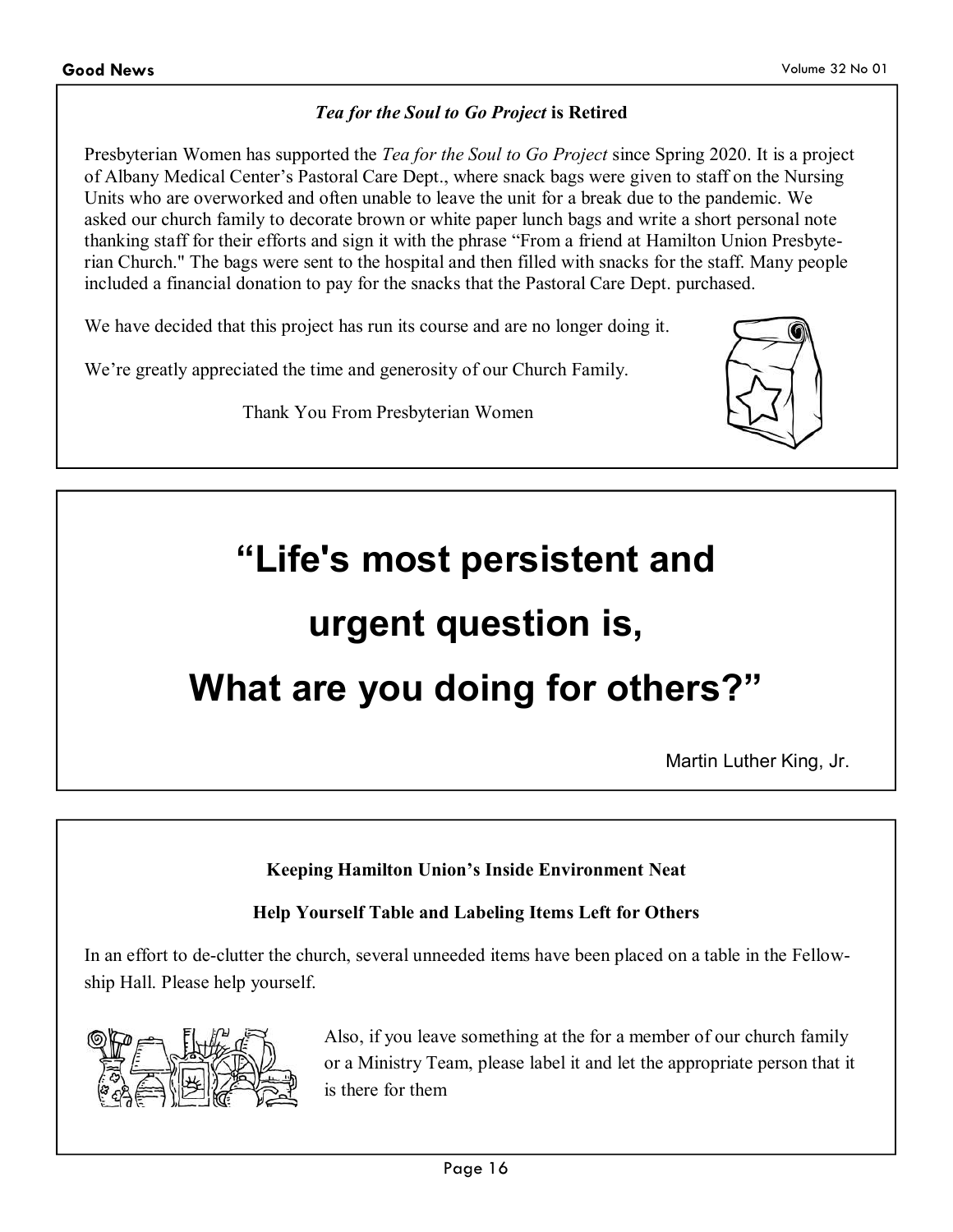#### **Church Activities - Effective Sign up Sheets**

Sharing information for church events is an important part of Hamilton Union's rich tradition of Christian Fellowship. There are a few items that will help in this endeavor. If you have a sign up sheet and/or flier for an event, there are clipboards and acrylic stand up frames available in 2 locations. Some are in the cabinet under the clock in the back of the Sanctuary and also some are in the lounge in the second to last cabinet toward the back wall.

If you would like help making a sign –up sheet or a flier, contact Kim Matthews, Administrative Assistant, in the Church Office.

## **A Franciscan Benediction**

May God bless you with discomfort At easy answers, half-truths, and superficial relationships So that you may live deep within your hears.

May God bless you with anger At injustice, oppression, and exploitation of people, So that you may work for justice, freedom and peace.

May God bless you with tears To shed for those who suffer pain, rejection, hunger and war, So that you may reach out your hand to comfort them and To turn their pain into joy.

And may God bless you with enough foolishness To believe that you can make a difference in the world, So that you can do what others claim cannot be done, To bring justice and kindness to all our children and the poor.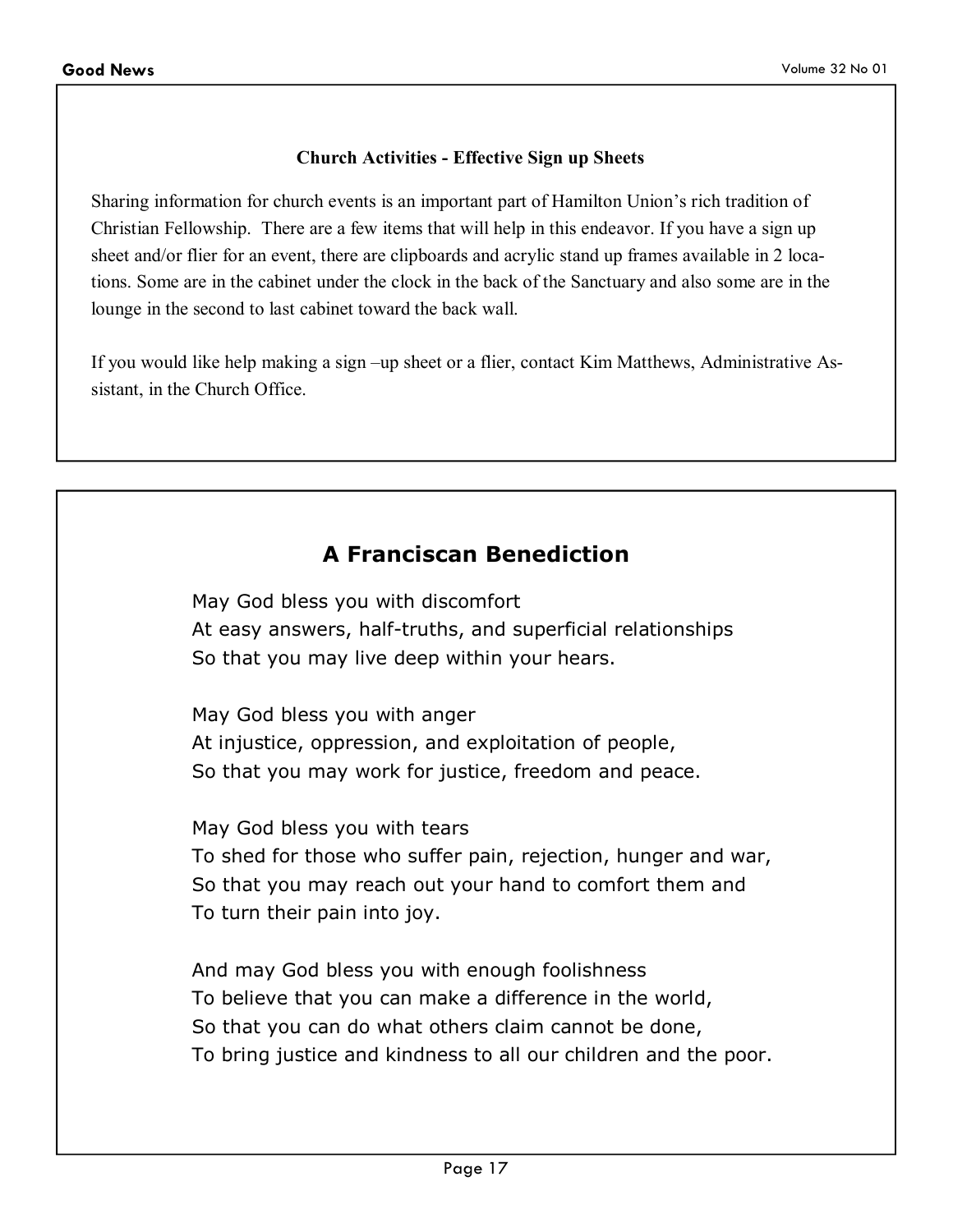

primply, everything, others, have, do, sums, Law, Prophets Answer: revenge, people, neighbor, justice, oppresed, fatheriess, case, good, mercy,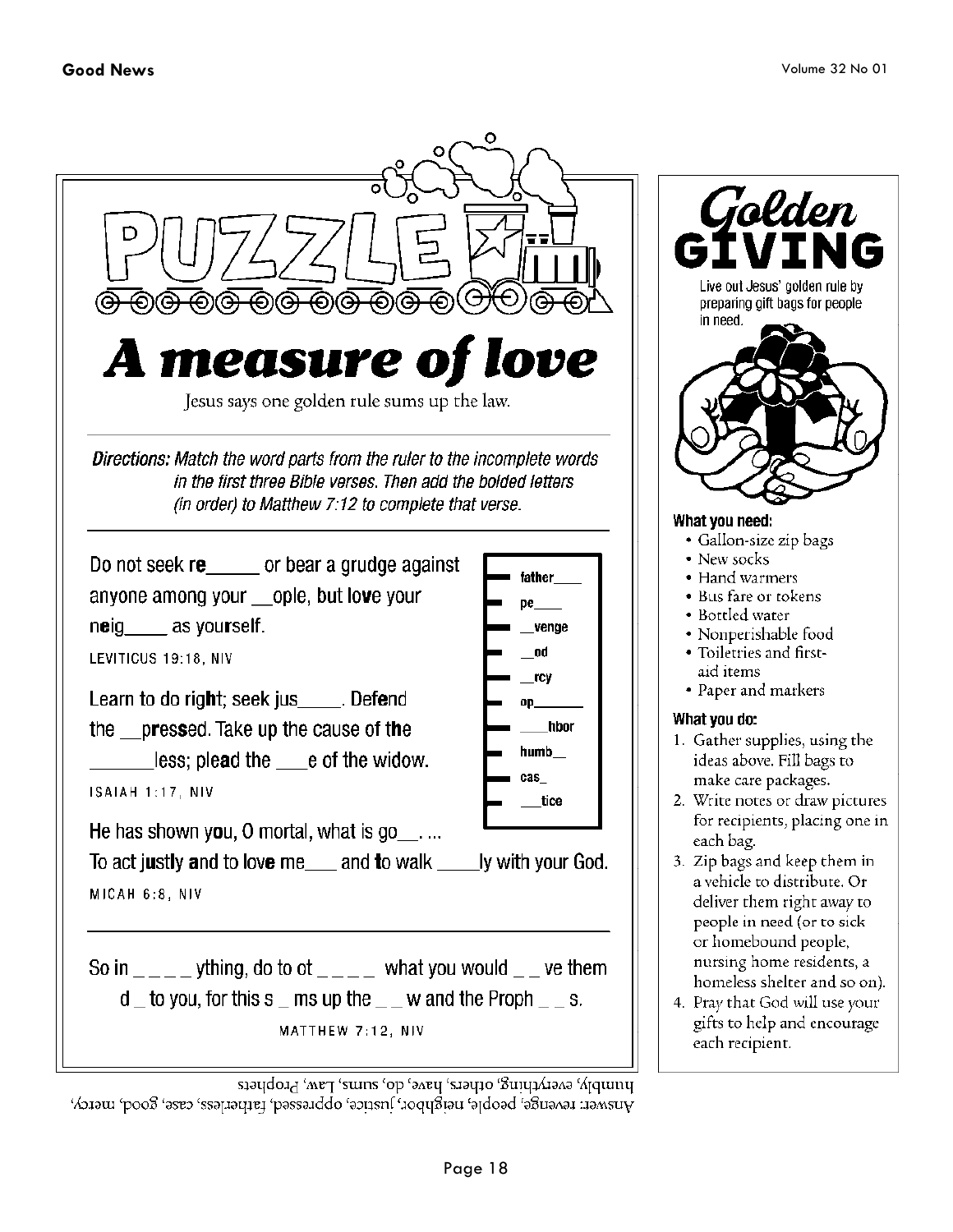

# Hamilton Union **Hamilton Union Antiques 3 January 2022**

| Sunday                                                                                           | Monday                                                                                       | Tuesday                                               | Wednesday              | Thursday                                                     | Friday         | Saturday                                                                         |
|--------------------------------------------------------------------------------------------------|----------------------------------------------------------------------------------------------|-------------------------------------------------------|------------------------|--------------------------------------------------------------|----------------|----------------------------------------------------------------------------------|
|                                                                                                  |                                                                                              |                                                       |                        |                                                              |                | $\mathbf{1}$                                                                     |
| $\overline{2}$                                                                                   | 3                                                                                            | 4                                                     | 5                      | 6                                                            | $\overline{7}$ | 8                                                                                |
| Sunday Service<br>10:00 AM                                                                       | <b>Making Connections</b><br>Bible Study 3:00-4:30PM                                         | Session Meeting 7:00PM                                | Finance Meeting 7:00PM |                                                              |                | Presbyterian Women-<br>Annual Coordinating<br>Team Planning Day<br>10:00-12:30PM |
| 9                                                                                                | 10                                                                                           | 11                                                    | 12                     | 13                                                           | 14             | 15                                                                               |
| Sunday Service<br>10:00 AM                                                                       | <b>Making Connections</b><br>Bible Study 3:00-4:30PM<br>Communications<br>Meeting-7:00PM     |                                                       |                        | GOOD NEWS DEAD-<br><b>LINE</b>                               |                |                                                                                  |
| 16                                                                                               | 17                                                                                           | 18                                                    | 19                     | 20                                                           | $21$           | $22$                                                                             |
| Sunday Service<br>10:00 AM<br>(Dedication of Hymnals)                                            | <b>Making Connections</b><br>Bible Study 3:00-4:30PM<br>CHURCH OFFICE<br>CLOSED- MLK JR. DAY |                                                       |                        | Deacons Meeting (time<br>TBD)<br><b>Mission Team Meeting</b> |                |                                                                                  |
|                                                                                                  |                                                                                              |                                                       |                        | 7:15PM                                                       |                |                                                                                  |
| 23                                                                                               | 24                                                                                           | 25                                                    | 26                     | 27                                                           | 28             | 29                                                                               |
| Sunday Service<br>10:00aM                                                                        | <b>Making Connections</b><br>Bible Study 3:00-4:30PM                                         | Presbyterian WomenCir-<br>cle Meeting<br>10:3012:30PM |                        | Mission Team Food<br>Bank 5-6:30PM                           |                |                                                                                  |
| 30                                                                                               | 31                                                                                           |                                                       |                        |                                                              |                |                                                                                  |
| Sunday Service<br>10:00 AM<br>Annual Congregational<br>Meeting following<br>Worship in Sanctuary | <b>Making Connections</b><br>Bible Study 3:00-4:30PM                                         |                                                       |                        |                                                              |                |                                                                                  |